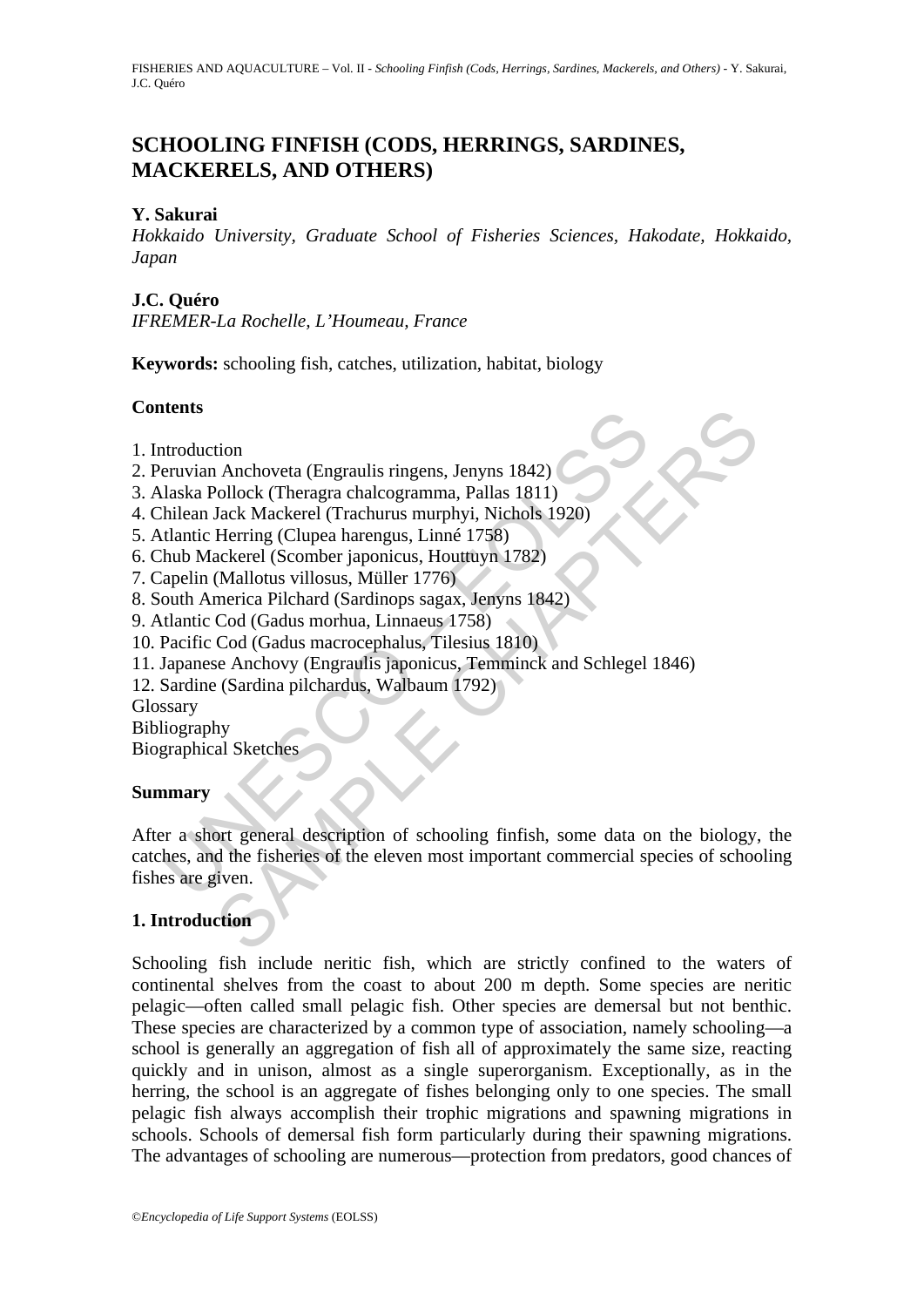locating food, and improved opportunities for mating. The economic value of this type of fish is very important because it forms varying size schools generally not very far from the coasts and sometimes not far from the harbors. The ten most important commercial species are described in the rest of this article.

## **2. Peruvian Anchoveta (***Engraulis ringens***, Jenyns 1842)**

The anchoveta of the Engraulidae family is a small elongate fish, rather round in cross section, with a prominent pointed snout and a big mouth extending well past the eye. The high number of lower gill rakers (38 to 49) distinguishes it from all other Pacific engraulid fishes. It grows to about 20 cm SL.

e than 8 800 000 tonnes in 1996. There are great fluctuations in c<br>e than 13 000 000 tonnes in 1971, and fewer than 1 000 000 ton<br>tuations in the amount of anchoveta are dependent on the climati<br>uitar current which influen 8 800 000 tonnes in 1996. There are great fluctuations in catches; there 13 000 000 tonnes in 1996. There are great fluctuations in catches; there 13 000 000 tonnes in 1971, and fewer than 1 000 000 tonnes in 1985. The inc The Peruvian anchoveta is the most heavily exploited fish in the world, with catches of more than 8 800 000 tonnes in 1996. There are great fluctuations in catches: there were more than 13 000 000 tonnes in 1971, and fewer than 1 000 000 tonnes in 1985. These fluctuations in the amount of anchoveta are dependent on the climatic conditions of the Peruvian current which influence the abundance of plankton. The captured fish are of about 8 cm SL, and aged 5 or 6 months. They are caught by purse seine vessels, mostly by Peru (7 400 000 tonnes in 1996) also by Chile (1 400 000 tonnes in 1996). The anchoveta is used mostly to make industrial Peruvian fish meal.

The anchoveta is a coastal pelagic marine fish. It may be found within a radius of 80 km from the coast, but sometimes occurs at up to 160 km. It forms huge schools, chiefly in surface waters of the Eastern South Pacific along Peru northwards to 6°S, and along Chile southwards to 42°30'S.

The anchoveta reaches sexual maturity at 1 year old and about 10 cm SL. Spawning takes place all along the coast of Peru mostly in the cold months from July to September, and in Chile from May to July. Spawning occurs to a lesser degree in the hot season between February and March in Peru and in December in Chile. Eggs are ellipsoidal. The growth is fast, attaining 8 cm SL in 6 months, 10.5 cm in 12 months and 12 cm in 18 months. Longevity is short, at about 3 years.

Anchoveta feed on plankton by filter-feeding, chiefly on diatoms (up to 98% of their food), but also on copepods, euphausiids, fish eggs and dinoflagellates.



Figure 1a - Peruvian anchoveta (FAO)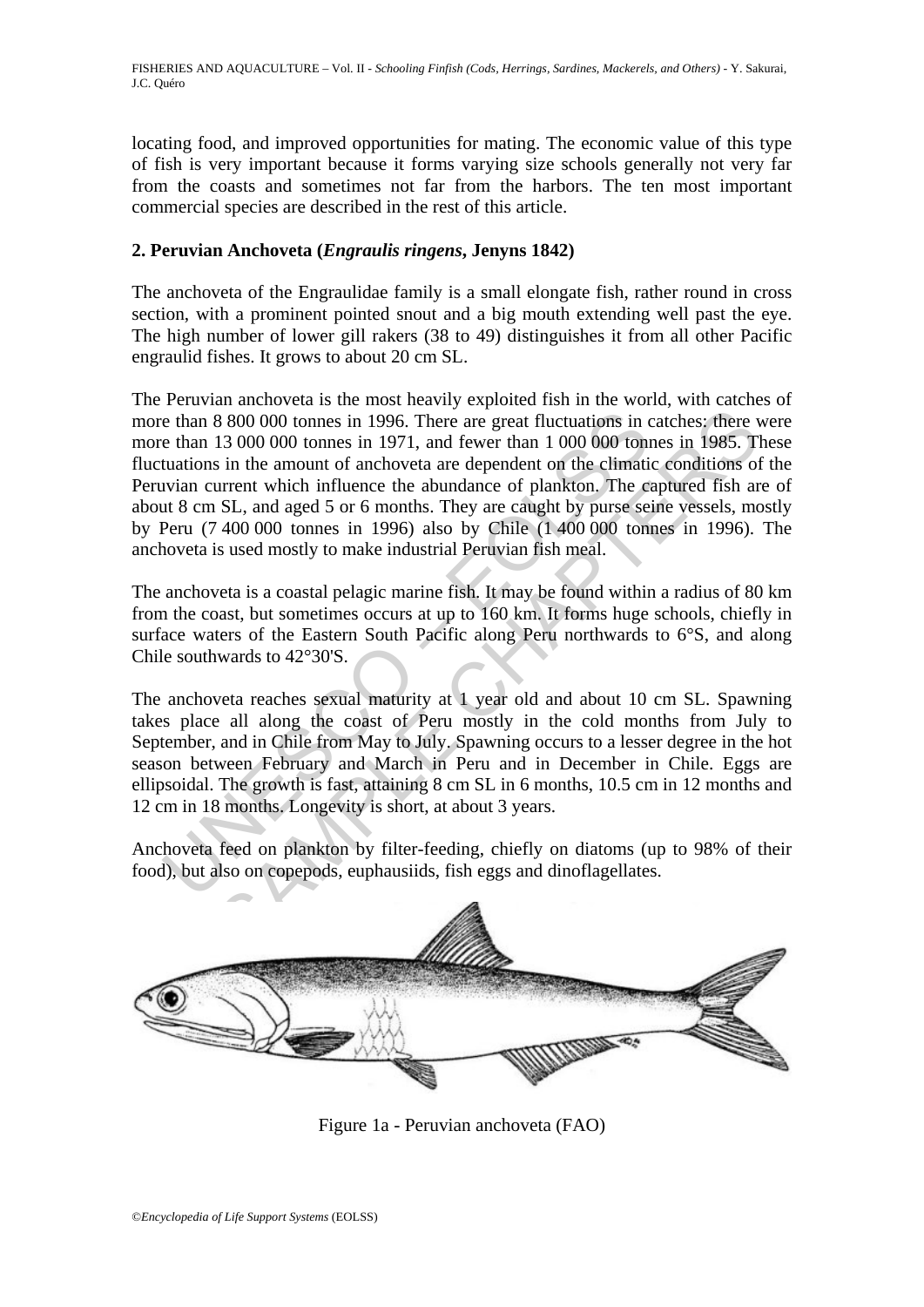

Figure 1b- (Map of distribution)

## **3. Alaska Pollock (***Theragra chalcogramma***, Pallas 1811)**

The Alaska pollock of the Gadidae family has three separate dorsal fins and two separate anal fins (the first with a short base), a lower jaw projecting slightly with a small chin barbel, and lateral line pores present on the head. Its dorsal color is olive green to brown, often mottled, and silvery on the sides. The fins are darker. The fish grows up to 80 cm TL.

The particle of the Galilets and distribution)<br>
Figure 1b - (Map of distribution)<br>
Pollock (*Theragra chalcogramma*, Pallas 1811)<br>
a pollock of the Gadidae family has three separate dorsal fins and<br>
harbel, and lateral li The Alaska pollock is the most important demersal resource. The catches in 1996 were 4 553 000 tonnes, mostly from the Northwest Pacific (3 293 000 tonnes) and mostly by the Russian Federation (2 439 000 tonnes), but it is also caught from the Northeast Pacific (1 293 000 tonnes), mostly by the US (1 189 000 tonnes). In 1987, the catches were more than 6 700 000 tonnes. The Alaska pollock is caught mostly by pair and stern trawls, Danish seines and longlines, gillnets and dragnets. Trawl and longline fishing are most productive in the daytime when the schools are more concentrated near the bottom.

Because Alaska pollock is soft and often small, some time ago it was used only for animal food. However, because of the importance of catches, it is now marketed for human food. It is marketed fresh, but mostly frozen, as cutlets, dressed, fillets or minced in blocks. It is also used for the Japanese "surimi"—this use developed along with the development of "surimi" processing technology in the late 1960s. It is also marketed salted or dried after being cured in brine or dry salt, or by repeated freezing and thawing. It is still marketed spice cured, the fish fillets or slices being pickled with set and rice-wine-lees. A Japanese caviar substitute called "tarako" or "momiji-ko" is prepared with its salted, usually dyed roe, often mixed with red pigment. The liver and viscera are an important source of vitamin oil.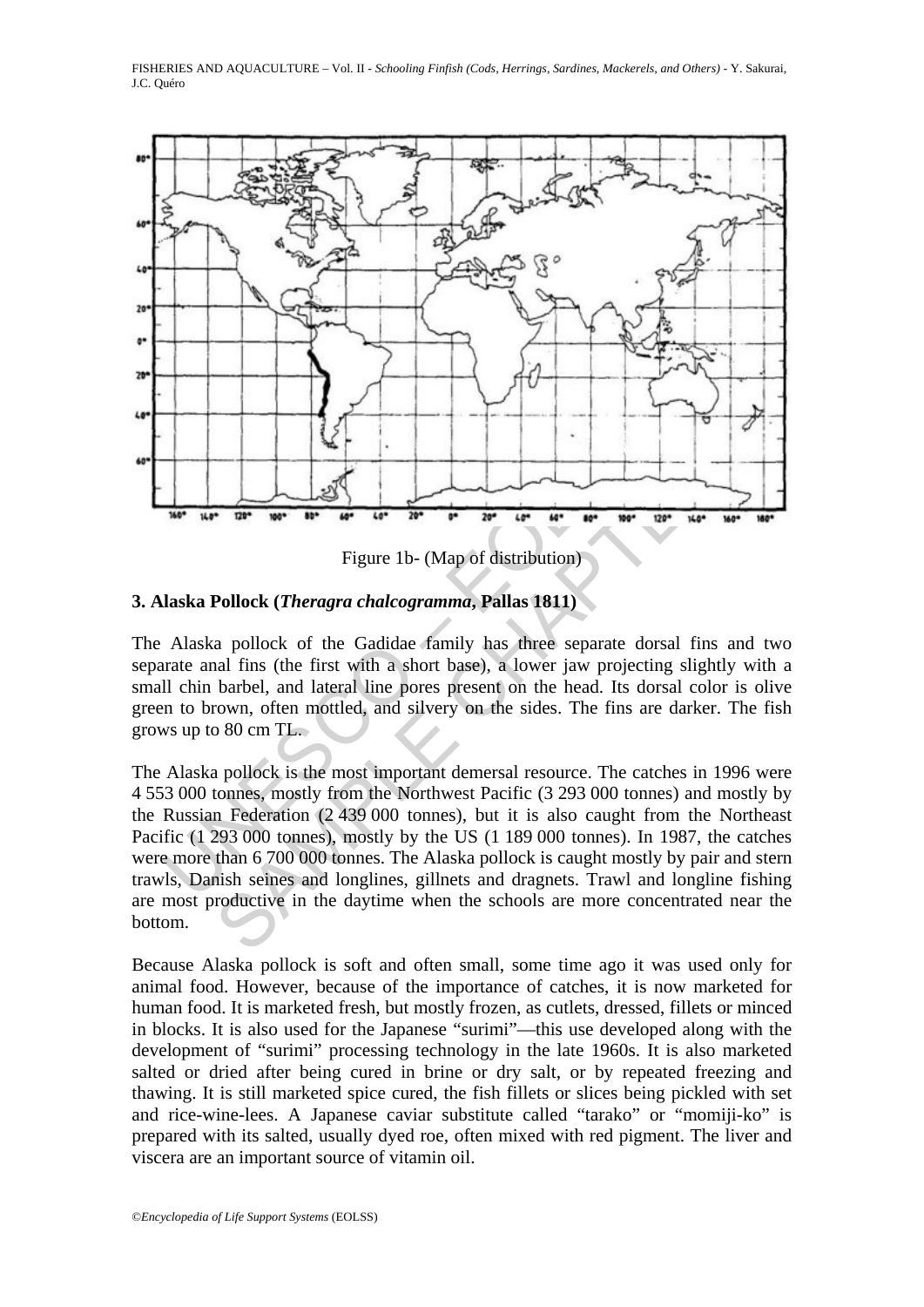The Alaska pollock is a demersal and semipelagic fish occurring mostly on the North Pacific shelf from the Southern Sea of Japan to Central California, from 30 m to more than 400 m in depth. It makes diurnal vertical migrations, sometimes reaching the surface. The Alaska pollock reaches sexual maturity at 3–4 years old, at about 30–38 m TL. The spawning period lasts 4–5 months, with peak spawning of a few months. Spawning takes place from December to March in the waters of southern Hokkaido, Japan, and from January to March in the Strait of Georgia. Twelve major stocks with their spawning area are distributed in the North Pacific. Females of Bering stock, according to size or age, have from 520 000 eggs at 4 years old to 15 000 000 at 11 years old. Growth is fast. Longevity is about 14–15 years. Alaska pollock produces pelagic and separable eggs. In addition, a mating pair displays a typical ventral mount during spawning, and males have species specific courtship and aggressive behavior with sound production, as does Atlantic cod. Alaska pollock spawns eggs at intervals of a few days over a month.



Figure 2b- (Map of distribution)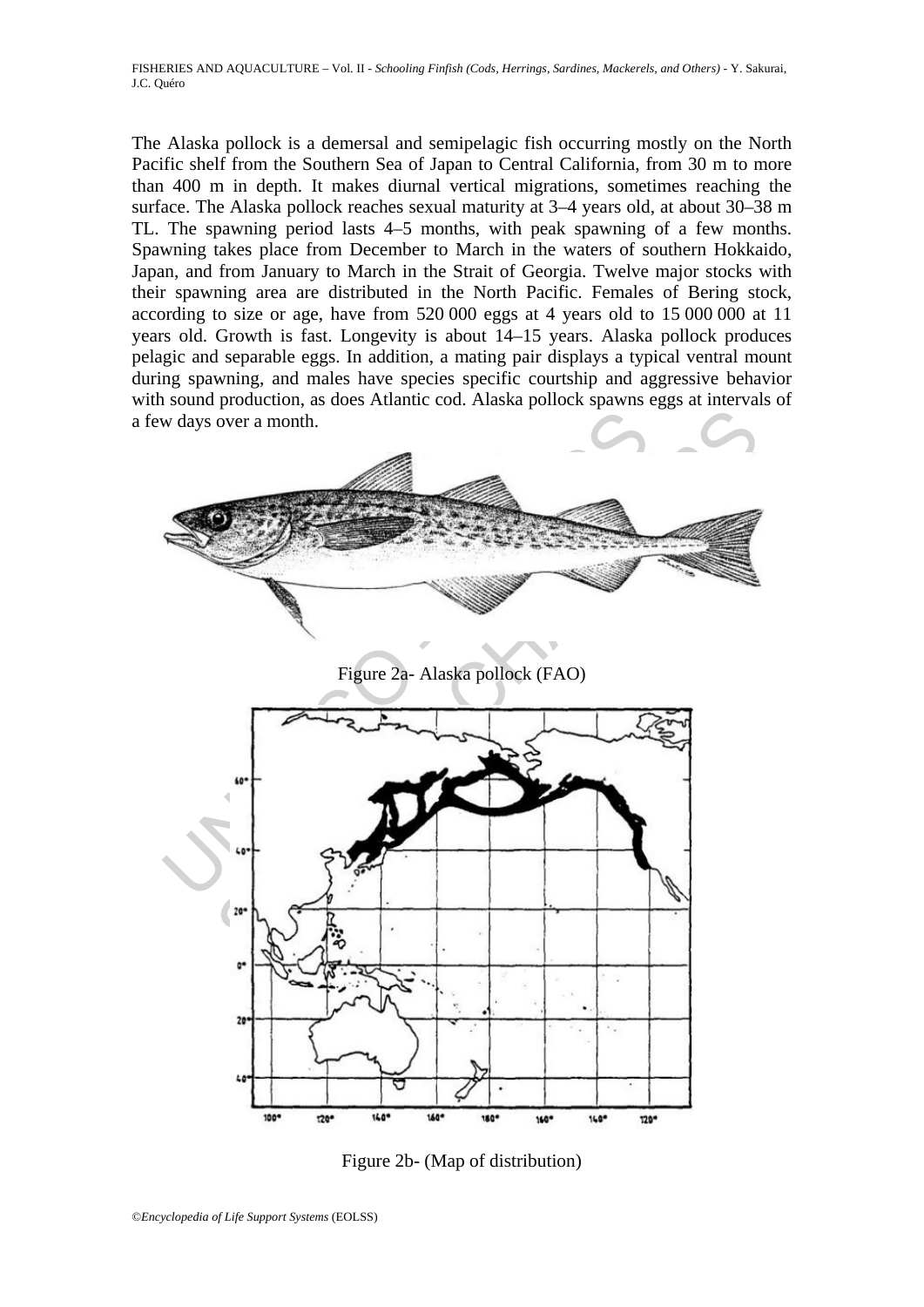Young Alaska pollock feed mainly on copepods and their eggs. Adults prey upon shrimps, sand lance, and herring in British Columbia, on pink, chum and coho salmon in Alaska, and on mysiids, euphausiids, silver smelt and capelin in Asian waters.

- -
- -

# TO ACCESS ALL THE **19 PAGES** OF THIS CHAPTER, Vis[it: http://www.eolss.net/Eolss-sampleAllChapter.aspx](https://www.eolss.net/ebooklib/sc_cart.aspx?File=E5-05-02-01)

#### **Bibliography**

**iography**<br>
in D. M., Inada T., Iwamoto T. and Scialabba N. (1990). *Gadiform Fishesformes*). An Annotated and Illustrated Catalogue of Cods, Hakes, Grenadier<br> *es Known to Date.* FAO Fisheries Synopsis No 125, FAO Species y<br>
S., Inada T., Iwamoto T. and Scialabba N. (1990). *Gadiform Fishes of the World (An Amototed and Illustrated Catalogue of Cods, Hakes, Grenadiers and Other Gadi<br>
In to Date. FAO Fisheries Synopsis No 125, FAO Species C* Cohen D. M., Inada T., Iwamoto T. and Scialabba N. (1990). *Gadiform Fishes of the World (Order Gadiformes). An Annotated and Illustrated Catalogue of Cods, Hakes, Grenadiers and Other Gadiform Fishes Known to Date*. FAO Fisheries Synopsis No 125, FAO Species Catalogue, Volume 10, 442 pp. Rome: FAO. [This catalogue provides a convenient means for the identification of gadiform fishes of the world to summarize fisheries, distributional, and other biological information]

Collette B. B. and Nauen C. E. (1983). *Scombrids of the World. An Annotated and Illustrated Catalogue of Tunas, Mackerels, Bonites and Related Species Known to Date*. FAO Fisheries Synopsis No. 125, FAO Species Catalogue, Volume 2, 137 pp. Rome: FAO. . [This catalogue provides a convenient means for the identification of Scombrid fishes of the world to summarize fisheries, distributional, and other biological information]

FAO (1998). *Yearbook of Fishery Statistics 1996, Vol. 82. Capture Production*. FAO Statistics Series No. 140, 678 pp. Rome: FAO. [This is the 140 issue in the FAO series of fishery statistics of the world in 1996, including fisheries and aquaculture at aquatic species and country]

OECD (Organization for Economic Development and Cooperation) (1990). *Multilingual Dictionary of Fish and Fish Products*. Third Edition, 442 pp. Oxford: Fishing News Books. [Successive editions of this remarkable work have facilitated international trade in fish and fish products by making available a comprehensive source of specialized information and general knowledge on fish, other marine life, and fish products in commercial use today]

Quéro J. C. and Vayne J. J. (1997). *Sea Fishes of French Fisheries* (in French), 256 pp. Lausanne-Paris: Delachaux and Niestlé S.A. [This book provides accounts of major 209 species of French fisheries, including identification, fisheries and utilization]

Whitehead P. J. P. (1985). *Clupeoid Fishes of the World (Suborder Clupeoidei). Chirocentridae, Clupeidae, Pristigasteridae. An Annotated and Illustrated Catalogue of the Herrings, Sardines, Pilchards, Sprats, Shads, Anchovies and Wolf-Herrings*. FAO Fisheries Synopsis No. 125, FAO Species Catalogue, Volume 7, Part 1, 303 pp. Rome: FAO. [This catalogue provides a convenient means for the identification of Clupeoid fishes of the world to summarize fisheries, distributional, and other biological information]

Whitehead P. J. P., Nelson G. J. and Wongratana T. (1993). *Clupeoid Fishes of the World (Suborder Clupeoidei). Engraulididae. An Annotated and Illustrated Catalogue of the Herrings, Sardines, Pilchards, Sprats, Anchovies and Wolf-Herrings.* FAO Fisheries Synopsis No.125, FAO Species Catalogue, Volume 7, Part 2, 305-579. Rome: FAO. [This catalogue re-provides a convenient means for the identification of Clupeoid fishes of the world to summarize fisheries, distributional, and other biological information]